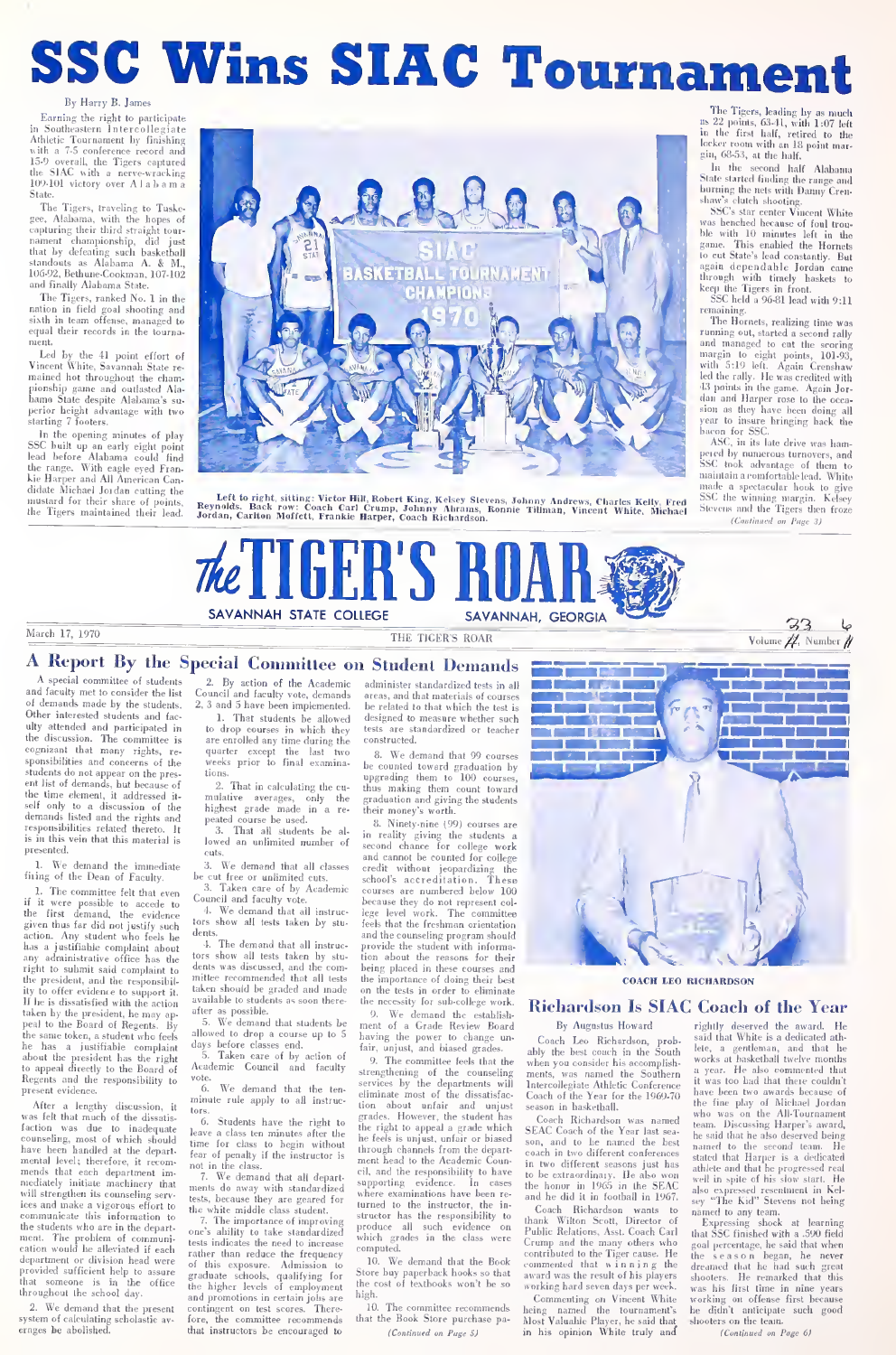# **1970 TIGER'S ROAR STAFF**

| Editor-in-Chief     | Augustus Howard                                                           |
|---------------------|---------------------------------------------------------------------------|
| Associate Editor    | Debbye Richardson                                                         |
| Managing Editor     | Essie Stewart                                                             |
| Staff Secretary     | Gertrude Rowland                                                          |
| Feature Editor      | Essie Stewart                                                             |
| Sports Editor       | Harry James                                                               |
| Poetry Editor       | Evonne Shinhoster                                                         |
| Layout Editor       | Janice Bryant                                                             |
| Business Manager    | Michelle Lyons                                                            |
| Circulation Manager | Larry O'Neal Brown                                                        |
| Greek Editor        | Debbye Bichardson                                                         |
| Book Beview Editor  | Debbye Bichardson                                                         |
| Proofreaders        | Pat Cooper, E. Shinhoster                                                 |
| Typists             | Michelle Lyons, Pat Ward, Dorothy Haggrey,<br>Cynthia Carnes, Eva Bennett |
| Photographer        | Robert Mobley                                                             |
| Chief Consultant    | Wilton Scott                                                              |

Eighty-nine to Sixty-six

# **A SHOW OF TRUE BLACK POWER** White have endured the hell in flicted upon a Black?

The former may not seem as a<br>good example of Black Power, but<br>the essence of Black Power to a

the essence of buck rower to a<br>Black shows he has got the ability and the strength to do this is

ity and the strength to do this is

past and concentrating on the fu-<br>ture is the only means for the<br>Black to move ahead. Overlooking

internal conflicts and prejudices<br>will be another way for them to

will be another way for them to<br>exhibit Black Power.<br>Congratulations should be ex-

tended to all the players on the

showed they had what it takes to<br>prove Blacks will no longer hold

prove Blacks will no longer hold in<br>the transform of the loster of the location of the ladder of success<br>part of the radial Blacks start thinking this way the crises of<br> $\gamma$  "Burn, halve in longer" and "We are going to ge

#### **Ro Fasie Stewart**

Blacks talk endlessly about Black Power and its meaning which is<br>derived from their personal opin derived from their personal opinion<br>long-long displacement of the plight of their predecessors.<br>And only a select few have concerned themselves with improving<br>their present day statis and having a meaning for Black Power.

ing a meaning tor Black Power.<br>A good example of True Black<br>Power is the game between Arm-<br>strong State and Savannah State<br>College. Five Blacks against five<br>whites showed that Blacks can rise against the feeling of inferiority

This fact is being proved every<br>e. Anytime a Black ventures one, Anyline a Black ventures,<br>note a sport (that has been previously dominated by Whites) and ousty dominated by whites) and<br>cycels he is showing how the op-<br>orissed minority race of Blacks can prove their equality. Sport not the only means through which the Black is exhibiting Black<br>Power: he shows it when he is in the elassroom or on the job.

Could any White have endured<br>the devastating sun? Could any

**Editorial Quickie CHOOSE THE RIGHT ANSWER** 

Lester Maddov, illustrious governor of Georgia, passing out ax handles in a res

Who is he out to get?<br>The poor, massuming Blacks of Georgia,<br>The Supreme Court that will not let him run for a second term.

The Gyp Joints that are opened sevieth in Georgia.<br>An angry group of white South Carolinnans overturned two hus loads<br>of Black Students.

of brack putterns.<br>What were they trying to do?<br>Show White Power is a strong force

Show that integration can be stopped ...

ow they eat their eleverios every morning. A lunar eclipse occurred March 7, 1970.

 $-01$ It was a most unique experience.<br>A glorifying wonder.

A feat of nature expected to return in the distant future.

# Life and Loves of Mr. Jiveass Nigger

### By Cevil Brown

By Ceril Brown in Section 1, the state of the state of the state of the state of the state of the state of the state of the state of the state of the state of the state of the state of the state of the state of the state says George Washington, his<br>Black narrator, near the end of<br>the novel. "that I'd write a novel,<br>a book ahout the race problems<br>with a dynamite stick concealed inside it. I mean, a real stick of

Washington, a Black fro Washington, a Black from the truth South, drifts up to Harlem<br>and hecomes, variously, a jazz<br>player, hastler, an eneyclopedia<br>salesman, a self-styled Princetion<br>graduate. When he has had<br>enough of small-lime ijving, he<br>tak out if everyone in the world lies out it everyone in the world ites<br>as much as he lies in his dedicated<br>search for invisibility. Copenhagen<br>also becomes a lie for him, at last.

He is taken up by the American Consul, a forty-year-old Oklahoma Consul, a forty-year-old Oklahoma<br>woman who installs him in the<br>Hilton and visits him at odd hours<br>for formication. The daughter of<br>one of the Consulate staff members turns on with him at the<br>Hilton. He tries to help a Bla girl he meets in the lobby who<br>needs an abortion, tries to help<br>her without buying her first, but<br>a fellow black who has married<br>into white Danish money carries her sway.

Washington's elaserst friend Washington's club are st<br/> $\Gamma$  linead, peach links who peach linear out to be a homosexual time of<br/>measurements of the above star of the star of the star of the<br/>star of the star of the linear star of the best i he keeps formulating and reformulating structures of identificantly changing his name to match ea  $v_0$ identity relationship, changing his mind THE TIGER'S ROAR

# **Could They Have Changed The World**

By Essie Stewart

We live in a trouble filled time This stoke we inhabit is surroun ed by so much TNT one wonders<br>if it will explode in the next second. The populace looks to its<br>leaders in hone they will lead them to a golden era of existence. Over to a gouern era or exastence. Over<br>look the present day leaders that<br>are in command for they are just<br>feeling the situation through.

Look toward those leaders whom Look toward those resters whom<br>all people shared love for. Men<br>like John Kennedy, Martin Luther<br>King, and Rohert Kennedy. These were men whom Americans felt<br>they could place their trust and<br>hope in; well, all Americans with the exception of radical Whites<br>and know-it-all Republicans.

and know-it-all Republicans.<br>Like stars of the night as the<br>new morn danns these men faded<br>from existence. Why? No one<br>knows. At this point one wonders if their philosophies of how the and of how human relationships should be could have changed the  $1.12$ 

The precautions the establishent took came too late. The statements of regret came too late. Could it have been that these m had served their purpose, which was to relate to America what was going on, then let America fight postop out then rev currented right<br>her own way out with leaders who had wished secretly in some form<br>bad wished secretly in some form<br>of fashion they could have been

Instance of the tide runs back<br>I toward the greater depths of the<br>sea, so these three men embarked<br>Irom the shore of life unto an<br>island of non-existence. As we<br>look upon the incidents that have occurred since their departure, one<br>wonders if they could have<br>changed it all? Could they have changed it all? Could they have<br>found a smoother way for Blacks<br>to become equal without so much<br>verbal and violent dissension?<br>Could they have found a way for our foreign policy to become a an object of eritiesm? Could<br>they have found a way for our<br>commitment in South Vietnam to

**SSC Gets Involved** 

On December 13, 1969, the Alpha Phi Omega Bennice Fra ternity introduced for the first time a unique experience for the boys and girls in care at the Chatham County Youth Detention Center, 1315 Intermediate Boad. Curt Burton, president of the service fraternity, along with his brothers realized that many under privileged inveniles are anxious toward college students and resort to feelings of inferiority. This usually results in distorted opinions concerning college as a goal. Curt and his brothers teamed themselves with their sisters, the Gamma Sigma Signus, and intro duced the boys and girls to a banquet fit for a "King." The banquet idea gave the juveniles a chance to socialize with college neonle and naturally their fears were alleviated. The children demonstrated their feelings by arismush and the contract of the contract of the contract of the contract of the state of the state of the state of the state of the state of the state of the state of the state of the state of the state of the state of th

Upon arrival, the group foun the building elaborately decorated.<br>The banquet tables formed a "T,"<br>to symbolize "taggetherness," The tables were covered with white<br>tables were covered with white<br>linen table cloths and white linen napkins were folded in such a way by a cardinal. Spanish moss in a caronan. Spanish moss, 1vy<br>small Christmas lights formed the center piece for the tables.<br>From the ceiling hung many red,<br>white, and blue balls. Other silver with and brac banks Other silver<br>and gold devorations throughout<br>the center added to its attractive

The offsir hosted two guests of The atturn hosted two guests of<br>honor. Sergeant Major, E 9<br>Morris Bussell of 602 West 37th<br>Street. Savannah, Georgia, a two-<br>time veteran of Vietnam appeared time veteran of Vetham appeared<br>in full military regalia and in-<br>spired the juveniles with many<br>impressive remarks. Beltind the<br>heat table, one could see and feel<br>the vibrations of a person of<br>venerated status, a person of

to overcome axis temperion. "The only way to keep your strength is to give: never accept anything<br>from anybody." Yet he does ac-<br>cept things, money from the rront snypouy. Tet ne does ac-<br>cept things, money from the<br>women, friendship from Doc, so<br>that when the relationships begin to collapse, as they must, being<br>neurotic to hegin with, Washing<br>ton is left with his original ques tion, does everyhody lie? And<br>the beginnings of an answer, yes.<br>Including and most especially the  $\frac{\log_{P}m}{\log_{P}m}$  and  $\frac{m}{\log_{P}m}$  . Washington,

a person of pomp, a person of<br>stateliness and definitely a person<br>from om Savannah State College.<br>Miss Viregenia Bryant, our Miss<br>Savannah State, emanated a love. liness that was heralded by all liness that was heralded by all<br>present. The "Queen" reflected an<br>image that encompassed this in-<br>stitution's ideals both past and<br>future. As this beautiful monarch began to speak, a quiet gripped<br>the audience that prepared souls and opened hearts to receive the<br>articulations of hundreds of years<br>of "Black Educators." The children were then entertained with Christmas songs and stories by the group with such solemn rever-<br>ence that the eyes of the children<br>were moist with emotion.

and models, a reporter for the Baram Nobles, a reporter for the Savannah Morning News, also a talented folk song writer-singer songs. The lytics made mention of yesteryear's conditions which of yesteryear's conditions which the love, brotherhood, and to getherness needed to heat scoil<br>symmetry wounds manifested within the realm of prolonged pain. Pat<br>Stevens' superb executions on the guitar filled the hall with a<br>system passionate freedom, criced for hope, gained it and p

# **BOOK REVIEW**

By Debhye G. Bichardson Black Hercules, by Stuart Jason.

The bulk of this novel takes The bulk of this novel takes and the planet<br>and about filtern miles final about filtern miles from New Orleans in 1852. A set of twins, brother and sister, inherited the plant<br>aircon Devins, Devins, brother with  $\sim$  1582 slave pen ever; Lark Cottonwood,<br>Buford's twin sister, bound to him only by lust and jeniousy: Lucy<br>Belle Deblanc, who was selfisk only by lost and jeniousy: Lucy-<br>Belle Deblanc, who was selfish<br>and greedy and the only wife Lark and greety and the only wife Larr<br>would permit her brother to have;<br>Francoise Deblane, the mistress of Buford and the octoroon half-<br>sister of Lucy-Belle. The big house was ruled by selfishness, greed,<br>incest, lust and murder. There was a gigantic slave-mute but inwas a grgantic slave---nute but in-<br>telligent. This Black Hercules<br>played his part well by heing the<br>destroyer who stopped evil which<br>never attempted to rise again.

remain a solemn promise instead of it becoming a humiliating incident?

croant:<br>Maybe they could not have<br>found a way, but has the present<br>administration or did the Johnson<br>administration? Could these administrations have forgotten these men who in many respects surpass their insights into internal and ex-<br>ternal affairs? In a hasty effort  $\frac{1}{\ln}$ to do their own thing those ad. to do their own uning those ad-<br>ministrations have succeeded in<br>blotting out the ideas of these three human beings.

tures numan nengs,<br>Just as a red golden leaf of<br>autumn floats down to the ground,<br>these three men floated downward<br>from the tree of life. Their desires<br>could have been for someone to take up their banners and contin striving for their goal with new smo neever variations. Discuss or<br>White, it does not matter who<br>picks up the banners to cause this<br>world to come together. Others have played with it and made a mockery of it too long.

mockery of it too tong.<br>The question still remains un-<br>answered in the mind of many in-<br>dividuals. Could "John, Martin<br>and Bobby" have changed the and Bobby" have changed the<br>world? At this point of our exist<br>ence no one will ever know. How ever, one should hope others will marching onward so that their<br>thoughts, ideals, and standards will not walk softly into the hori-

# Is This A Graveyard?

# By Harry James, III

or and a graveyard is known as a<br>place for the dead to be put away<br>and forgotten entirely. More and<br>more the students of Savannah<br>State College are feeling the effects<br>disting in a college graveyard daily.

Outside of sports there is hardly<br>anything to keep the active young<br>adult here at the college by the about nere at the conege by the<br>sea. Savannah State College is<br>getting to be known as one of the dullest campuses in the Southeast

A good question we should be<br>oncerned with is where out stuconcerned with is where out stu-<br>correct with is where out although the money is going.<br>Or in whose procket is it growing.<br>We students are required to pay we student a different dollar student activity<br>for the party and th dents per year.

There are frequent complaints There are irequent complaints<br>about we never have any good dances, are poorly attended when<br>we are lucky enough to have one. A great part of the blame should<br>go to the persons in charge of<br>allocating the funds, and the peo ple who plan these groovy dances music unless you stand on top of the juke hox.

A large majority of the students A large majority of the students<br>were completely disappointed<br>after the basketball game between<br>Florida A and M and SSC.<br>Throughout the game the Tigers<br>were listening for some sign that<br>there would be a dance after the game. But as usual none material-<br>ized much to the dismay of the packed gym.

There are events planned all<br>the time, but you can't get any<br>satisfaction out of saying two months from now we are going to do this. What about today!<br>Must we sit back and talk about<br>what entertainers other colleges<br>are having? We Tigers would like<br>to roar every now and then, too!

Join the Tiger's Roar **Staff Today**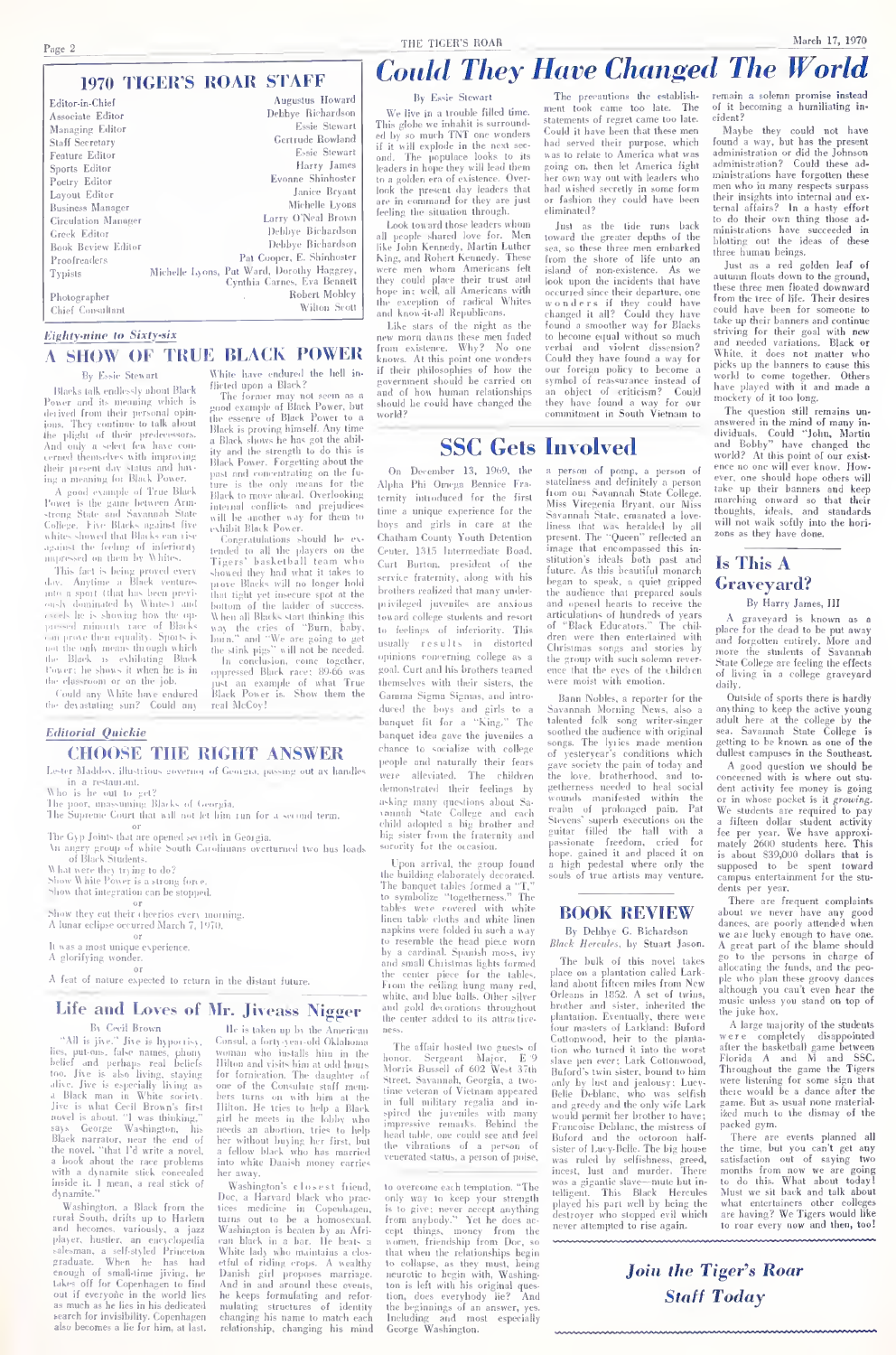# MARCH 17, 1970 THE TIGER'S ROAR<br>Student Government Reports --- Student Congress Activities

The Student Congress met at the<br>6:00 p.m. on February 16, 1970 the<br>in Meldrim Auditorium, The dicti center of discussion was amend-<br>ments to the Constitution of the ments to the Constitution of the sea<br>SSC Student Government Associa- this<br>tion and the House Studies of the House Studies

Speaker of the House. Sophia Waye. called the meeting: to order. her The minutes of the last meeting ingserved. The were read and approved. The article House was then opened for discussion.<br>The first topic was that of con-

The first topic was that of con-<br>stitutional amendments. It was his<br>brought to the attention of the Congress by the President of the Stud<br>SCA. Ronald Clark, at the February 5th meeting that some re-<br>visions to the constitution should visions to the constitution should be considered. Therefore, this business was foremost on the attack business made have a attack were the following;

1. That Miss SSC be required to<br>firm - throughout - the - regular throughout the reign throughout the regular<br>school-term.<br>- 2. That no student hold two

2. That no student hold two major campus offices in the same<br>academic year (president of the SeCA or vice president of the SGA, bist<br>Miss SSC. editors of the Tiger or ary<br>Tiger's Roar).

3. That the presence of a ([uorum should not be compulsory

for a Congress meeting. 4. That the Student Congress

should have a budget.<br>All of the recommended amend-<br>ments were passed by the Student<br>Congress. We were to make and arti vote upon other suggestions for<br>amendments at the next meeting amendments at the next meeting after checking the gripe box for suggestions made by tlie student

body.<br>Body. The final topic of discussion was the demands. The Speaker of discussion

the House stated her position on der<br>the demands. She stated that the der dictionary's definition of a vice president was one empowered to serve as pressuent in inat ourser's absence or disability. She said Ho<br>that her loyally to the office of earlier<br>to express her personal feel-<br>ings. She felt that the president<br>figs. acted because of the inactivity of<br>the Student Congress, and out of<br>genuine concern for the welfare<br>of the student body. Therefore, genuine concern for the welfare be of<br>for the student botts. Therefore, gradual choice had chosen to assist him in<br>this efforts. She added that the ation<br>Student Congress had the power as Student Congress had the power as mendations made by the president<br>of the SGA. However, to that date, <sub>of</sub> attendance by the elected repre- the sentatives had not been of such as  $\frac{1}{10}$ to constitute <sup>a</sup> quorum during this school term. She then asked the Speaker Pro Tem to take charge of the discussion

It was stated that the Academic Council had discussed three of items which appeared on the list of demands in a meeting held on November 25, 1969. On Febru-<br>ary 5, 1970 that council passed firt

the following recommendations: on toommer and the course of the courses in which the following recommendations: Dr<br>the following recommendations: Dr<br>drop courses in which they are Mic<br>enrolled any time during the quar-<br>stre except the last two weeks pri to final examination

2. That in calculating the cumu lative averages, only the highest grade made in a repeated course be used.

3. That all students be allowed unlimited cuts. It was then mentioned that as

elected representatives of the stu-

dent body we should vote on the da<br>demands. We should delete the an<br>non-negotiable ones, paraphrase the outers and senect a committee and<br>the present them to President Howard Jordan. The motion was<br>carried and the following demands port

were detect.<br>1. We demand the immediate between the Dean of Faculty.

2. We demund that 99 courses<br>he counted toward graduation up-<br>grading them to 100 courses, thus in the making them count loward gradu-

ation.<br><sup>2</sup>. We demand that all depart. ments do away with standardized<br>tests, because they are geared for<br>the white middle class stadent.

4. We demand the establishment of a Grade Review Board having

the power lo change unfair, un-just and bias grades. have no curfew limitations. 5. We demand that all females<br>have no curfew limitations.

6. We demand that the school set up a fund for those students set up a fund for those students going lo graduate school so that the problem of application fees will cease lo be a problem.

7. We demand the immediate man<br>firing of the following instructors: des<br>Dr. Rand. Mrs. Owens, Dr. Hayes, J<br>Dr. Drailhwaite, Miss Davis, Mrs. Hamilton. Dr. Mopson. Mr.<br>Mason, Dr. Sartor, Dr. Williams anne<br>and Dr. Dean. (17

8. We demand the establishment of student committees to make [1][]<br>rules and regulations for the Y<br>President and Dean. [6][6]

9. We demand that students have the right to pay tuition bei<br>based on the ability to pay and f<sub>ens</sub> not some set price.<br>. 10. We demand

10. We demand the establish- results of ment of comfortable lounges for

serving free coffee done by<br>ts daily. Congress and doughnuts daily.

11. We demand financial assistance to an students that need aid.

for city students.<br>13. We demand that all students the<br>be allowed In pledge regardless the

of their averages.<br>11. We demand that the grading string<br>scale go no lower than "D" having stri Ihe same ainonnl of (pialilv jminls.

15. We demand that open tornatories he established permil- = 106<br>hig students of the opposite sex = wit<br>to visit one another in their rooms. = anl

16. We demand that upon graduation each student be guaranlced gainful employment.

Committee members volun-<br>teered and decided to meet on the S following day at 6:00 p.m. The<br>Speaker of the House stated that — photo<br>she had a class at that hour, but — dook would leave her office door open. The meeting was adjourned.

A memorandum was written by the Speaker of the House to the members of the committee on de-  $_{\rm Jo}$ <br>mands which was left on her office ap desk.<br>The memorar

The memoramlum read: On Monday. February 16, 1970 commutes members volunteered to are<br>meet at 6:00 p.m. on February red<br>17. 1970 in the office of the vice<br>president of the SCA located in SCA<br>Hill Hall.

You are expected to do the<br>following: (1) count up the re-Fouring: (1) count up the re- Globaving: (1) count up the re-<br>sults of the voting done by mem-<br>bers of the student body on the student body on the student body on the measurements; (2) form a new feasible demands; |2) form a new list of demands by tallying the results of the student body's voting with that of IJie voting

and the neural term is the student<br>or subsidized bus tickets of voting members of the student<br>or city students, body and/or as voted upon by done by members of the Student<br>Congress on a 50-50 percentage Congres.s on a .SO-.SO percentage Imsis; (3) add additional but reasonable demands as indicated on the backs of ihc demand lists of voting members of the student body and/or as voted upon by tlie majority of the committee members present and (4) reword demands for less obscureness only in the event of poor grammatically

structuren sentences.<br>1 luve sufficient evidence to lielity that President Jordan does not want lo discuss the demands with any group represeiiling SCA unless it is headed nnd/or ap-poinletl by the president of tlie SGA. Itis for this reason that <sup>I</sup> am not giving you permission to discuss anything with President Jordan as representatives of the Student Congress. You may leave your names, addresses and tele-<br>your names, addresses and tele-<br>phone-numbers in a list on my pnone numbers in a list on my<br>desk. I shall request to President<br>Clark that all of you be appointed as committee members. That is,<br>members of the committee to dis-<br>cuss the demands with President<br>Jordan which was to have been<br>appointed in early February.

If <sup>I</sup>have not returned by the lime you finish your assignment, leave all of materials used and results of eoinputalions and letommendations on my desk,

A copy of tlic memorandum was sent to President Jordan, Dean Nelson, Freeman and President Clark.

However, the committee did not<br>meet. Only three members of the<br>committee were reported to have<br>come to the office and received a<br>copy of the memorandum.

Secretary, Dora Heard

# Public Negro Colleges Launch Campaigns for Private Funds

"The numlier of black students who will drop out of my school this fall is equal to the number – <sup>vers</sup><br>of black students at Harvard, <sup>to 1</sup> MIT, Brandeis, and the main 1973<br>campus of the University of Virempass on the currency of them for another S500 apiece, of<br>of them for another S500 apiece, of<br>but we don't have it."—The president of Central State University,

## By Philip W. Semas

"If all the black students at Harvard, Massachusetts Institute of Technology, Brandeis, and the tior<br>of Technology, Brandeis, and the tior<br>main campus of the University of Virginia were to suddenly drop out of college, there would be the<br>headlines all over the country," to l<br>says Herman R. Branson, presi- a c<br>dent of Central State University, leg<br>a predominantly Negro institution pla in Ohio. "But the number of com<br>black students who will drop out - ma of my school this fall is equal to the number of black students al those four schools and nothing will be said about it."

Most of these students, he adds.<br>
do not drop out for academic to<br>
reasons. They drop out because off<br>
they can't afford to stay in col-<br>
thege, "We could keep most of the<br>
them for another S500 apiece," he stays, "but we

Stays, our we down three in<br>Central State is one of 34 public colleges<br>Negro colleges located in 19 the<br>states. These colleges enroll ap- the<br>proximately one-third of all the wh Negro students in higher education<br>tion, according to Herman B. T<br>Smith, Jr., director of the Office Pub<br>for Advancement of Public Negro do i<br>Colleges here. Mr. Smith's office it a<br>ses established by the National trib<br>Asso 1960, to help the public Negro - to a<br>colleges get more financial sup- - Me

port from private sources.<br>Mr. Smith says most of the Mr. Smith says most of the tion<br>public Negro colleges get less than seve<br>one per cent of their income from mal<br>private philanthropy.<br>"The white schools get private supply<br>funds to enrich their programs," fou

says Lewis C. Dowdy, president good<br>of North Carolina A&T State Uni-<br>versity, "but somebody expects us<br>to have good programs without ful<br>private funds coming in to enrich our programs,"

Part of the reason for this lack<br>operason for this lack<br>of private support, Mr. Smith Sm<br>of private support, Mr. Smith Sm<br>says, is that, in the past, these to is<br>colleges have not been very active in seeking private support. Thai – lune<br>is changing, however, as several – whi<br>have launched campaigns for sup- – den nave raunchen campaigns for sup-<br>port from local communities,<br>alumni, cornorations, and foundapart stauchest campagns for sup-<br>port from local communities, gran<br>alumni, corporations, and founda-<br>then<br>by Mr. Smith's office. Neg

the public colleges do not belong they<br>to the United Negro College Fund, the a combination of 36 private col- Mr<br>leges. Although Mr. Smith em-<br>phasizes that his office is not (/) ompeting with the fund, he says many private givers have assumed they were supporting all of Negro – pub<br>higher education through gifts to – deg

the fund. Good Response Reported<br>
Good Response Reported<br>
Mr. Smith says he is "beginning gree<br>
to get a good response" to his gro<br>
office's efforts in behalf of the the<br>
public Negro colleges.

He estimates that his office has<br>stimulated about \$3 million in stimulated about S3 million in<br>gifts and grants to public Negro high<br>colleges since it was founded. Of bool<br>that, about half has come from advi<br>the W. K. Kellogg Foundation, Neg

which also has given 5180,000 to support Mr. Smith's office. The Office for Advancement of Public .<br>The Office for Advancement of Public .Negro Colleges does not con-<br>any fund-raising itself. Instead, any<br>it attempts to pu to any tuno-raising itsen, instead,<br>tributions, programs, and needs<br>of the public Negro colleges and they<br>of the public Negro colleges and they encourages the individual colleges

lo apply for grants. Compared the state of the

Mr. Smith has brought founda-<br>tions and colleges together on say<br>several occasions. He has helped idmake the colleges aware of what<br>can be done to develop private Not support and frequently suggested foundations, corporations, and

rernment agencies from which they might obtain grants. All but two of the 3-1 colleges now have full-time fund-raisers.

Although the bulk of the private support for these colleges has imp<br>come from the foundations, Mr. inc.<br>Smith has launched a major effort fact to increase support from business.<br>He is holding a series of <sub>rol</sub>

Another problem has been that will be supporting them on the luncheons around the country at <sub>le</sub><br>which he and Negro college presidents explain the needs and pro-<br>grams of the colleges. "We tell the<br>them. "If you don't invest in these them. 'If you don't invest in these officenes to get an education, you blatter will be supporting them on the welfare rolls with your taxes'," farmed

# he says. More Degrees in Business Fields

A booklet entitled Business<br>pportunities Unlimited, pub-<br>shed by Mr. Smith's office, Opportunities Unlimites lished by Mr. Smith's office, the<br>points out that the number of mo<br>public Negro colleges offering fo<br>degrees in business-related fields - ed has grown rapidly in the last 15 years, and the percentage of de grees in business-related fields has<br>grown from 3.4 to 8.5 per cent of = j<sub>ac</sub><br>the total degrees offered by these = <sub>for</sub>

colleges. Thus, with more and more business looking for Negroes for higher levels of management, the booklet argues, they would be well<br>advised to invest in the public cre

Negro colleges. This booklet is typical of Mr. Smitli's approach lo stimulating "maximides support. It emphasizes the contributions the colleges have distributions, the potential . . . lo make "catal<br>made, while also noting that "they slate the potential . . . lo make

if they had sufficient funds. "The black colleges, public and precisionals education of the black leaders and professionals education in this country," Mr. Branson says and professionals of the same to get over the same of nickel."

Not Looking for Survival Funds' Unlike some of the private Negro colleges, the public col-

leges "are not looking for survival Although they hope to generate<br>funds." says M. Marco Nares survival funds." says M. Maceo Nance, president of South Carolina State College.

What they need are funds lo improve their academic programs, and<br>increase student aid, and improve

racuny salaries.<br>Full professors at public Negro - <sup>get</sup> rolleges now make about S2,500 sourcess at pro-<br>less than full professors at pre-<br>dominantly white public liberal have<br>arts colleges. In addition, a fact tion<br>book published by Mr. Smith's sea<br>office notes that "recent eff by major institutions to attract black<br>black faculty threaten to siphon<br>off many of the outstanding rese<br>faculty members at public Negro haw

colleges," The public Negro colleges get about half their money from stale lax funds. The amount of money ihey receive has increased since most stales have adopted formulas for appropriations for higher education.

"Once there was just an unequal distribution of funds." says John<br>A. Peoples, Jr., president of Eve<br>Jackson State College. "The goir<br>formulas have improved that thes<br>somewhat."

# Use of Formulas Creates

But the use of formulas also Use of Formulas Creates Froblems<br>But the use of formulas also<br>creates some problems for the<br>Negro colleges. Central State's Mr.<br>the Negro colleges. Branson says the formulas have Hornets.<br>Branson says the formulas have Hornets. praintained the inequities" [formaintained the inequities" [formaintained by the previous unequal scores<br>distribution of funds and the rebox<br>slates are unwilling to provide tourned<br>"catch-up" funds.

"The state formulas are when weighted against us," he adds, me<br>because they provide more funds (<br>for upper-division and graduate (see<br>education than for lower-division Gre

students. "We are charged with leaching the so-called high-risk students." Mr. Nance says. "We need smaller classes, so we can't liave the same student-teacher ratios as the other colleges."

Although they hope to generate<br>greater state support, the presi-<br>dents of many of the public Negro<br>colleges note that all public in-<br>stitutions are having a hard time setting increased funds.

Federal Support Needed<br>"We need federal support to<br>get the funds we need," Mr. Bran-<br>son says.

Federal support will probably have lo he in the form of institu tional grants rather than the re-

search grants through which much<br>feleral money is channeled to pre-<br>dominantly white institutions.<br>"We're having difficulty getting<br>research funds because we don't<br>have funds to get the faculty who<br>carolina State's Mr. Nan

Mr. Smilh is optimistic about the prospects of gaining increased financial support from both public and private sources.<br>"Enrollments are increasing and

"Carolleneus are increasing and<br>the colleges are improving their<br>curricula," he says. "The nation<br>is becoming more sensitive to the<br>needs of the public Negro colleges.<br>Even the federal government is<br>going to hecome more aw

The Chronicle of Higher Education, December 8,1969

# SSC Wins SIAC Tourney

IContinued Irom Puge 1)<br>Ihe ball, ending all hopes for the

Hornets.<br>- White, the tournament's MVP,<br>scored 41 points and grabbed 18<br>rebounds. Jordan, also on the alltournament team, scored 24 points

and grabbel Bruckonsk Harper, and and grabbel Bruckonsk General Central Central Central Central Central Central Central Central Central Central Central Central Central Central Central Central Central Central Central Centra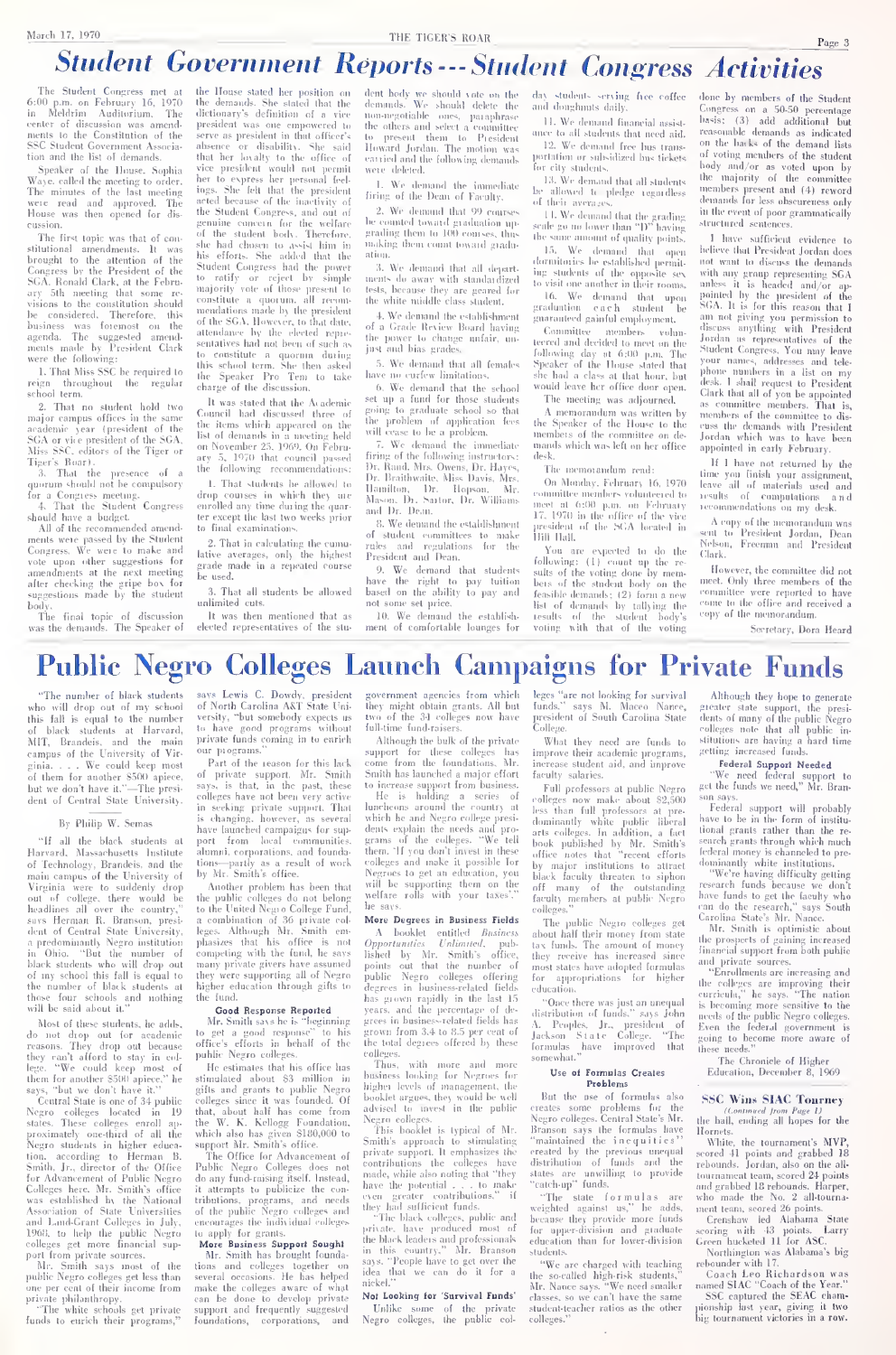## PRESS INSTITUTE A SUCCESS

 $\begin{tabular}{l|c|c|c|c|c} \hline \textbf{I} & \textbf{A} \cup \textbf{A} \supset \textbf{A} & \textbf{A} \cup \textbf{A} \supset \textbf{A} & \textbf{A} \cup \textbf{A} \cup \textbf{A} \cup \textbf{A} \cup \textbf{A} \cup \textbf{A} \cup \textbf{A} \cup \textbf{A} \cup \textbf{A} \cup \textbf{A} \cup \textbf{A} \cup \textbf{A} \cup \textbf{A} \cup \textbf{A} \cup \textbf{A} \cup \textbf{A} \cup \textbf{A} \cup \textbf{A} \cup$ Thing

Then a bottle based of the speakers and the Newlett Downlat Max and the Assistant Secret<br>and the Max and the Assistant Secretary of Audito the Assistant Secretary of Audito the Max and May be the Health Direct Gregorith D and the c

ennes <br/> $\begin{tabular}{l} $mms$ & Darg the Institute Workshop\\ $m$ Was-Merba, High $k$ hold New  
gapars, College Newspapers, High\\ $Ncm] No table 1-1 of subbase, and College\\ $Ncm] The  
Yaraboks, were held Therslar, 12.6  
mansay 20. \end{tabular}$ 

The climax of the Institute cam The climax of the hirdine can<br>be a Soft, Director of Cable . Relations (at SSG, microuse the ratings of the publications)<br> $\alpha$  is the action of the ratio<br> $\alpha$  is the conference by the "Savannah" shows conference by the "S

Learng Prices<br>Collection awards went to the<br>Collective publications (Arathook)<br>Metsian College, Berry Gollege,<br>Lone Georgia, Jumor College,

tom Bearch, Fin.<br>1961, Prespaper Division: College, Johnson C. Smith University, Charlotte, N. C.: High School.<br>Turner High, Athanta, Georgia.<br>Turner High, Athanta, Georgia.<br>College: Hamiltoos. Division: Value.<br>Loudez. Mer

The ten advisors who received estificates for automating section of the formula position of the basis of the space of the polarization of the polarization of the polarization of the polarization of the polarization of the polarization of the polarizat

roughs, Tompkins High Setion.<br>The hanging Aulti Last the Last cent to be shared by delegates<br>and consultants, was highlighted<br>by messages from the Homorable<br>Michael Collins. Maryo r Carl<br>Stokes, and James Emmers. Due to<br>pr not appear

 $\mathbf{A}$ 

SSC STUDENTS AT DeSOTO HILTON CONFAB: Editor Augustus Howard, Rubye Williams, Miss<br>er's Roar, Annie Williams, Thomas Morgan, Gall Dupree and Claffin delegates pause for a cause. Tirer's Road

Picture at right: Wilton Scott presents plaque<br>to Donald Wendell. featured speaker.

Pieture at right: Wilton Scott presents plaque<br>to Robert Joiner, o wooere somer.<br>ormer Tiger's Roar Editor.



# **SCENES FROM THE PRESS INSTITUTE**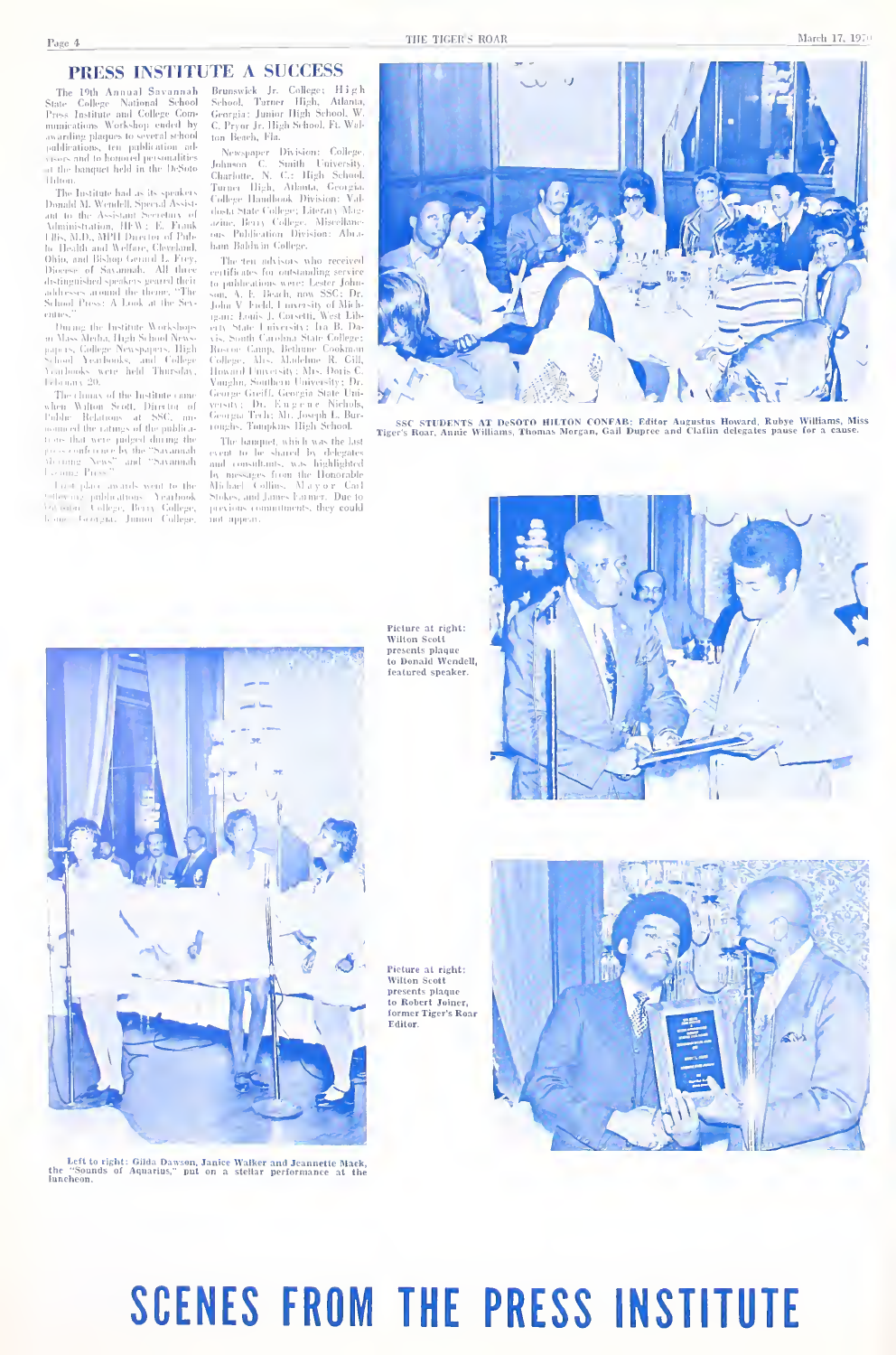# Report on Demands by Special Committee-

perback textbooks whenever pos-sible. This recommendation \*vas accepted and will be implemented immediately.

11. We demand that all females Hami

11. The committee reviewed the earlew regulations of colleges with<br>dormitories in the University Syscurfew limitations of curfew registations of colleges with dormitories in the University Sys- dormitories in the University Sys- tem and copies of the registations are being circulated to the dormitories. Where current regulations these instructors, immediate action<br>are not being athered to, action will be taken by the person with<br>has already been taken to assure whom the charges are filed. can and copies or the regulations<br>are being circulated to the dorminations<br>tories. Where current regulations the<br>are not being adhered to, action with proper implementation by the dur-niitory staff.

12. We demand that all new buildings in the future be named said

after black people.<br>
12. The committee feels that the<br>
the optioning of non-Black names<br>
should be left open and that the Divi<br>
regulation be adhered to as pres-<br>
that the regulation stated: "Students, Faculty deci-<br>
ently and Alumni suggest names which are submitted to the Board of Re-

gents for approval.<br> $13.$  We demand that the present  $\frac{64}{16}$ system of registration be changed to a more workable and feasible

13. A modified registrati 13. A modified registration sys-ister<br>tem which the committee feels will dent tem which the committee feels will allem<br>he more workable and feasible eith<br>will be implemented. The pre- the<br>registration system which is now tion in process should contribute to a more<br>
more successful registration. That<br>
14. We demand that the school

set up a 1980 for those students  $\frac{1}{\text{right}}$ the problem of application fees will cease being a problem.

14. The committee hopes that den<br>in the near future monies can be procured from some source to set up<br>up a Graduate School Application Fee Service. If and when the fund 17. We demand the establish-<br>is established ovidalines must be ment of student committers to is established, guidelines must be set up by which this fund will be administered. Such monies cannot be obtained from State funds. Greek Letter Organizations, gradu-ating classes or other such groups are possible sources for such funds.

15. We demand the immediate<br>firing of the following instructors: firing of the following instructors: Inci<br>Dr. Brailliwaite, Miss Davis, Mrs. Hiss<br>Hamilton, Dr. Hopson, Mr. Ma- Hamilton. Dr. Hopson, Mr. Ma- Hang Dean.<br><sup>15</sup> The committee cannot

15. The committee cannot en- dorse the wholesale firing of in structors, frowever, whenever spe-<br>cific charges are brought against me these instructors, immediate action<br>will be taken by the person with who<br>whom the charges are filed.<br>Any student who feels he has a beginstifiable complaint about any in-

justifiable complaint about any insaid complaint to the Department<br>Head. If he is not satisfied with Head. If he is not satisfied with<br>the action taken by the Depart-<br>ment Head, he may appeal to the Sixon<br>Division Chairman. If he feels that he is still dissatisfied with the  $\frac{1}{1}$  for of Faculty and on to the President and finally to the Board of Re-gents. If the instructor happens to be the Department Head or Divibe the Department Head or Divi-<br>sion Chairman, the student moves<br>on to the next person in command. Tran<br>More, the student can always reg-21<br>ister any grievance with the Stadent Government Association and<br>either proceed on his own or have either proceed on his own or have the Student Government Association represent him. An investiga-tion respecting the chain of com mand will be made.

 $16.$  Will be made.<br> $16.$  We demand the student which he feels is discriminatory.<br>whis to pay tuition based on the  $22.$  We demand that all studen rights to pay tuition based on the set of the set of the set of the set of the set of the set of the set of the price.

The committee rejected this demand. Regulations tuition are the responsibility of the Board of Regents.

17. We demand the establish ment of student committees lo make rule\* and regulations for the President and Dean.

17. With the implementation of 23. Number 1, and effective stud participation on committees, this committee feels tliere will be no need for demand Number 17.

(Continues from Page 1)<br>I8. We demand the establish- lad<br>ment of the following departments: ing<br>History, Psychology, and Econom- to

ics.<br>18. Work is presently being roo done on establishing departments of History. ICconomics and Sociol ogy. Additional courses in Psy-cliology will be added.

19. We demand the establish- th<br>ment of comfortable lounges for fa day students serving free coffee reason<br>and doughnuts daily. the da and doughnuts daily.

19. Provisions have already 2<br>19. Provisions have already ing for day students. Coffee and having<br>doughnuts will be available at points doughnuts will be available at por<br>minimal cost as well as other food  $\frac{2}{3}$ items at prices competitive with her<br>nearby short-order establishments. tab

20. We demand free bus trans-<br>priation or subsidized bas tickets 96 portation or subsidized bas tickets ortation or sums<br>>r city students.

20. The committee realizes that the cost of free subsidized or bus transportation is impossible. A committee will meet and discuss possibilities of reduced rates with<br>transit authorities.

any grievance with the Stu- ance to all students that need aid transit authorities. 21. We demand financial assist-

2.1. runanetas assassores is auto-<br>ready available to students who Will<br>even demonstrate the need. How, vouring<br>ever, a student has the right to summ<br>appeal directly to the President 27<br>any demial of financial assistance u

22. We demand that all students misleading to man allowed to pledge remarkless of in the community be allowed to pledge regardless of heir average.<br>- 2. The committee feels that the

2. The committee feels that the ber<br>problem of pledging is not admin-<br>that the respective Greek Letter Organi-<br>the respective Greek Letter Organi-<br>tration.

zation. 23. We demand that open dor mitories be established permitting students of the opposite sex lo visit one another in their rooms. 23, Our dormitories are not constructed lo sufficiently insure the privacy of the occupants to

permacy or and occupants to<br>it visitations of opposite sex in the rooms. For example, young ladies answering telephones or us ing lavatories would be required lo dress. In addition, a young lady woidd be required to dress for her roommnte's visitor even if she does not have a guest.

21. We demand that all instruc-<br>tors have more office hours.

tors have more office hours.<br>
21. The committee approves pati<br>
this demand that teachers post and EO:<br>
faithfully keep office hours with a Upt<br>
reasonable distribution throughout 2

the day. 25. We demand diat tlin grading scale go no lower than "D" having tlie same amount of quality

points.<br>25. This demand is impossible because of the grading system es- tablished by the University Sys-

tem.<br>26. We demand that Mr. Wilbur McAfee be brought back to<br>this Institution regardless of the ter<br>cost, because he is an asset to the ass

nce to all students that need aid. Division of Social Sciences an<br>21. Financial assistance is al. students, we can expect that N students. 26. Mr. Wilbur McAfee is presently on leave of absence. Based<br>ently on leave of absence. Based ber<br>on information from the President, Dean of Faculty. Chairman of tlie Division of Social Sciences and<br>students, we can expect that Mr.<br>Wilbur McAfee will return to Sa-<br>vannah Slato College as of the Num<br>summer quarter 1970,

27. We demand that this Insti tution stop participating in the "3<br>"Clean-Up" program, because it is tem<br>misleading to many black people  $\frac{1}{\text{hni}}$ 

27. Discussion by student mer 27. Discussion by student mem-<br>
bin the community.<br>
bers of the committee indicated Concerning<br>
that this demand was based on<br>  $\frac{2}{3}$ <br>
lack of information concerning some<br>
benefits that have come to the tion DECK COMMINDITY as a result of the<br>Clean-Up Campaign. The Com-<br>mittee recommends the continued mittee recommends the continued participation in the campaign and that a report which is now being compiled by the CDC be made available lo the student body upon

its completion. 28. We demand that this Insti tution be more involved with the

black community through the soonex community involga the so-<br>cial science curriculum.<br>28. The committee endorses the

suggestion for greater involver suggestion for greater involvement<br>in the black community. Wherever<br>applicable, the instructional pro-<br>gram should assure this involve-<br>ment. Examples would he participation in Model Cities Programs,<br>EOA, Academy of Black Culture,<br>Uptight Crisis Center, etc.

20. Wo demand that black<br>speakers (Leroi Jones, Rap Brown, Adam C. Powell) be brought to<br>this compus to keep black students<br>abreast of news concerning black<br>abreast of news concerning black

people.<br>29. The committee endorses this<br>demand as well as thut of Number<br>30 by stating that more black 30 by stating that more black sjieakers with diversified views be speakers with diversity

30. We demand that black en tertainment be presented during assembly instead of tlio asinine speakers we have had in the past  $30.$  Reference is made to Num

We demand that the n 31. Wc demand that the man-datory assembly be abolished for all students regardless of classifi cation.<br>31. In view of the accentance of

31. In view of the acceptance of Numbers 20 and 30, the commitlee Numbers 29 and 30, the committee<br>feels that the assembly schedule<br>should remain as stated to insure<br>an audience of respectable size.

sional tenant is suffer to insure<br>on audience of respectable size.<br>32. We demand that student<br>teachers be allowed to wear their tenchers he allowed to wear their<br>hair and clothing in the current fashions regardless of the anti- quated eusloms of the Chatham County Hoard of Education.

black community as result of the same black community as a result of the will refrain from enforcing hails<br>black community as a result of the will refrain from enforcing hails 32. A policy decision will be sought from the Board of Educa-Souring bourd of Education.<br>The meant of Education will be<br>sought from the Board of Education. In the meantime, the college<br>will refrain from enforcing hair and dress styles and will make an effort lo assign students to schools where hair styles and dress fash-

ions will not create a problem. 33. We demand that upon graduation each student be guar-anteed gainful employment.

33. The Placement Office is making every effort to place as many graduates as possible. All students should be apprised of these services and encouraged to make use of them. However, the college cannot guarantee employ rounge cannot guarantee emproy-<br>ment to every graduate because of<br>the diversity in areas where train-<br>ing is offered. In addition, the<br>college is now involved in a selfcollege is now involved in a self-<br>study, which is scrutinizing all aspects of the college curriculum. Students are encouraged to be come involved in the self-study, so that they may encourage curricu- lum changes which will help them t enanges winth win map then

gainful employment. 34. We demand that <sup>a</sup> Used Book Center be established so books can be exchanged for a fair price.

pooks can be excnanged for a fair<br>34. The committee endorses the<br>plan of a separate bulletin board<br>for posting announcements of for posting announcements of available used books for purchase or sale. This bulletin board will be immediately activated. This<br>plan would serve to eliminate the necessity to establish a separate bookstore.<br>Members of Special Committee

Geraldine H. Abernathy<br>Ben Arkwright

Co-Chairman Thomas Byers Ella W. Fisher David Foye Clyde Hall Jeffery Jenkins Clarence Martin Linda Morgan Linda Morgan Sharon Plummer Margaret C. Robinson

It's Nice to Be Young, Gifted and ''Black''

SPOTLIGHT ON MR. PAUL N. SMITH

The affair was hosted by Mr.<br>Poul N. Smith, Guidance Coun. Paul N. Smith, Guidance<br>selor at Savannah State at Savannah State College who also serves as the supervisor of the center. Mr. Smith is known to the children as "Big Brother. a title earned from many years of teaching in the local school system and working with the<br>Juvenile Coart System of Chatham System and working with the vanished Court System of Chatham formulation<br>County. The children were de- lam<br>lighted when Mr. Smith pulled Edd<br>off his coat and became a waiter, vani<br>man

# Die Nigger, Die He occasion<br>By Larry O, Brown Mr. Smith By Larry 0. Brown

"Racism systematically verifies itself when the slave can only break free by imitating the masby contradicting his own **Example 1997**<br>These are the words so

These are the words so elo-<br>These are the words so elo-<br>Brown, one of the most Anti-White<br>Brown, one of the most Anti-White<br>advocates in this country.

advocates in this country. Bay<br>hook, "Die Nigger Die," the flow Dair<br>book, "Die Nigger Die," the flow Com<br>of discrimination in the fight Natio<br>tagainst the ride of the Black man Nove<br>to reach the false name. Negro: to reach the false name, Negro; the White mans cunning ways of keeping the "Nigger" fighting one another, and the Negroes' manner of life in comparison to the real

blacks. Rap is blunt and goes on to say, Mr.<br>"Negroes and Whites have unshed haw" death to all Blacks, to all Niggers. Their sentiment is Die Nigger Die; The either by becoming a Negro or by<br>institutionalization or active ceno nalization or active geno-

cide."<br>This book, in my opinion, makes<br>
one realize that to be Black in America is to be a Nigger. To be<br>
a Nigger is to resist both White the<br>
and Negro death. It is to be free sent<br>
in suiti if sot body. Yes it is and in spirit, if not body. Yes, it is the spirit of resistance which has prepared Blacks for the ultimate goat.

bus boy, dishwasher, and janitor for the evening. Mr. Smith was for the evening. Mr. Smith was<br>ably assisted by his staff who<br>volunteered their services. Mrs. Un<br>Frances Hunter, formerly of Sa- whic<br>vannah State College, served as tions<br>hostess. Mrs. Iola Williams, Mrs. the vannah State College, served as<br>hostess. Mrs. Iola Williams. Mrs. the<br>Betty Prathese, formerly of Sa- hac<br>vannah State, Mr. Clarence Byrd, formerly of Savannah State, Mr. mit James (The Duke) Taylor, Mr. <sub>solt</sub><br>Eddie B. Collins, a student at Sa- <sub>the</sub><br>vannah State and Mrs. Mary Free- <sub>the</sub> man contributed untimingly to the occasion of the occasion. Mrs. Eula Mac<br>Dietician, according to man contributed untimingly to<br>the occasion. Mrs. Eula Mac<br>Johnson, Dietician, according to Sop<br>Mr. Smith, has a tremendous the<br>record for increasing the weight dun Formson, trencucian, according to<br>record for increasing the weight<br>of the children at the center and then<br>is known throughout Chatham Fres<br>County for her delicious meals.

Curt Burton and Miss Savannah Stale extended their thanks to the following businesses for contribu-<br>tions made to the banquet: Derst tions made to the banquet: Derst the<br>Baking Company, S t a r 1 a r dhe<br>Dairies, Roger Wood Packing 1<br>Company, David's Super Market, den<br>National Linen Service, Barrett <sub>aws</sub> Novelty Company.

Mr. Roosevelt Smith, 612 West 44th Street and Mr. Harold<br>44th Street and Mr. Harold<br>(Straight Life) Singleton attended (Straight Life) Singleton attended<br>the banquet as special guests, Mr.<br>Roosevelt Smith is the father-in-<br>Mr. Paul Smith and the father-in-<br>law of Sergeant Major Morris Russell. Mr. Harold Singleton is the manager of Savannah State College's Bookstore and formerly served as a probation officer for tonege's pookstore and tormerly<br>served as a probation officer for<br>the luvenile Court of Chatham

This observer noticed that So This observer noticed that Sa- vannah State has involved itself in the community and through repre-<br>sentatives like Viregenia Bryant<br>and Curt Burton, continued<br>growth in this area shall be<br>witnessed.

Ronald Clark, Pies. S.G.A.

STUDENTS' BOYCOTT SERVES AS CATALYST By Essie Stewart<br>Until the students' hoveott

Until the students' hoy-cott soar<br>which occurred February 27, ac-<br>second finding solutions to tried<br>the thirty-four student demands a fixed<br>had been going at a slow pace. In fixed<br>filter the boyerott a special corn- and<br>mi the administration, faculty, and

the student body.<br>
A group of SSC students led by from<br>Sophia Waye, Vice President of ing<br>behia Waye, Vice President of ing<br>dorms, huildings of class instruction<br>and then to the office of play<br>treatident Jordan to begin it

ald Clark.<br>Students were requested not to the<br>attend classes. The night before of<br>the boycott, a rally was held in Pri<br>the Student Center.<br>There were several minor inci-<br>Students which occurred that took<br>The

There were several minor incidents which occurred that took<br>away from the intended purpose

Instead of Give an Easter solled "Black Panther" After the assembly classes were Can You Dig It?

 $\begin{array}{ll} \textbf{M} & \textbf{S} & \textbf{S} \\ \text{of the boxout.} & \textbf{The first was the mass} \\ \text{slashing of a newsman's tire, the the second was that several students in a.} \end{array}$ tried to take a maintenance truck,<br>a fire was started in the trash can<br>in front of Meldrim and teachers and other workers were barred Stu a fire was started in the trash can<br>in front of Meldrim and teachers from entering the building.

After being told by Presiden Jordan's secretary that he would not be in, students gathered in gain<br>front of the administration build-<br>ing to wait for him. Cars were<br>used to prevent traffic around the hoo college circle. Students began to pri<br>play stereo tapes and dance as they waited for the president.

After President Jordan's arrival Atter Fresuent Jordan's arrivational concerns available to discuss the demands. The Vice-President or a set of the SGA's main concern was been President Jordan's position on the plan President Jordan's position on the 34 student demands issued by the Student Government Association. Book<br>Student Government Association. Book<br>The main statement issued by<br>President Jordan was his idea of<br>a student-faculty committee to a student-faculty committee to view the demands ; however, it was not carried through.

**Giving an Easter** thirty-four demands, only four<br>committee was named "The Watch **Black Bunny** bog Committee" and it will re-March 1, an all college assem-<br>bly was called to give the solution<br>to the students' demands. Of the<br>thirty-four demands, only four<br>were provided with solutions. The<br>were provided with solutions. ittee was named ''The Watch<br>Committee'' and it will re Dog Committee" and it main on the alert to find out stu- dent needs and to prevent them from growing into the incident the e community has just recovered from.

> After the assembly classes were<br>cancelled the rest of the day so the **R** faculty could have a meeting to vole on the solutions to demands. Students learned the next day that the faculty had approved the solutions.

Page 5